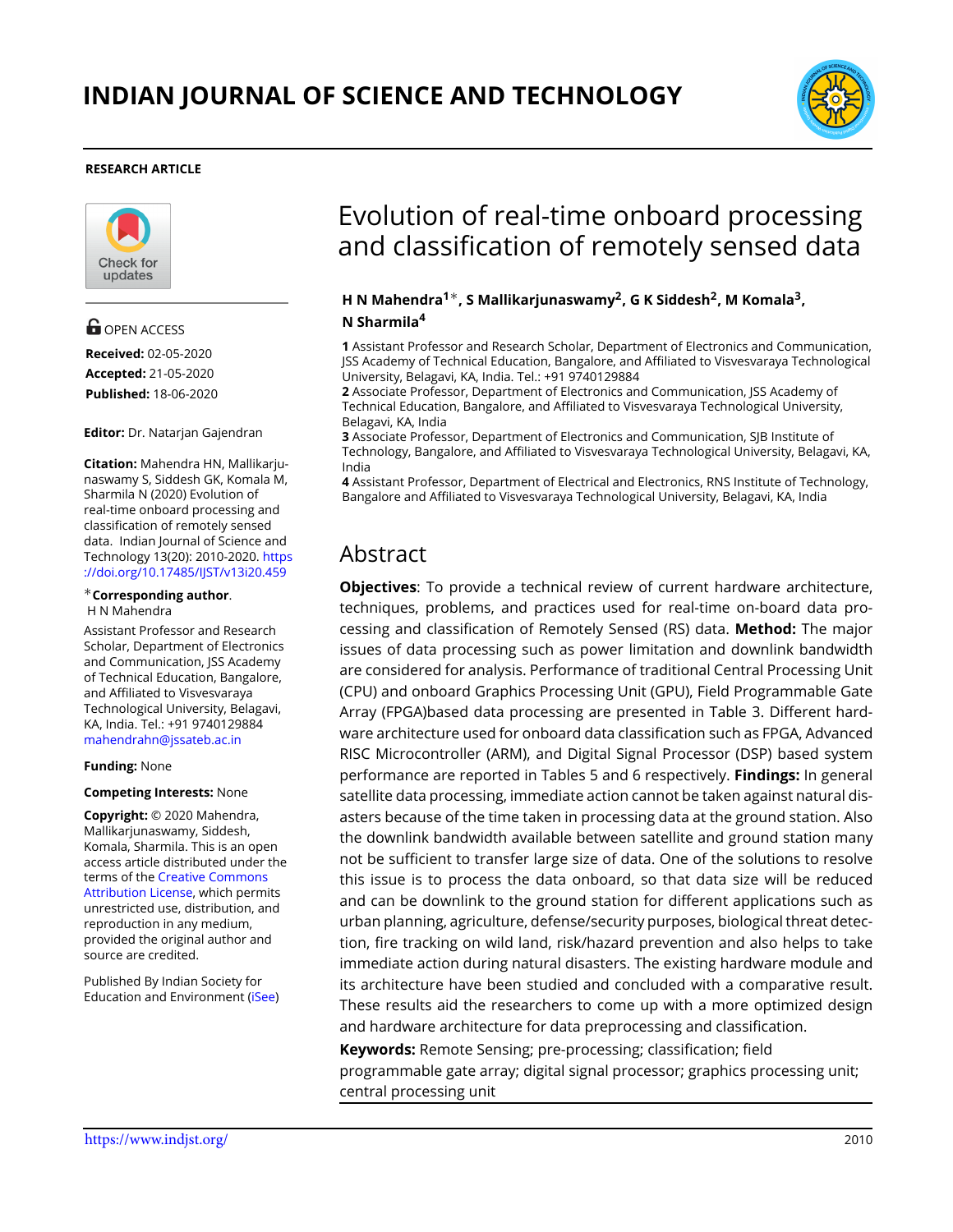# **1 Introduction**

Onboard processing of remotely sensed data has an attractive solution for reducing the time of obtaining and processing data at the ground station $^{(1)}$  $^{(1)}$  $^{(1)}$ . In traditional remote sensing the obtained satellite data need to be downlinked to the ground station for processing. At ground station, data will be pre-processed to correct the radiometric, geometric and atmospheric correction to improve the quality of data for different applications such as classification, fire tracks, etc. The procedure for traditional remote sensing is shown in Figure [1.](#page-1-0)

<span id="page-1-0"></span>

**Fig 1.** The Procedure of Traditional Remote Sensing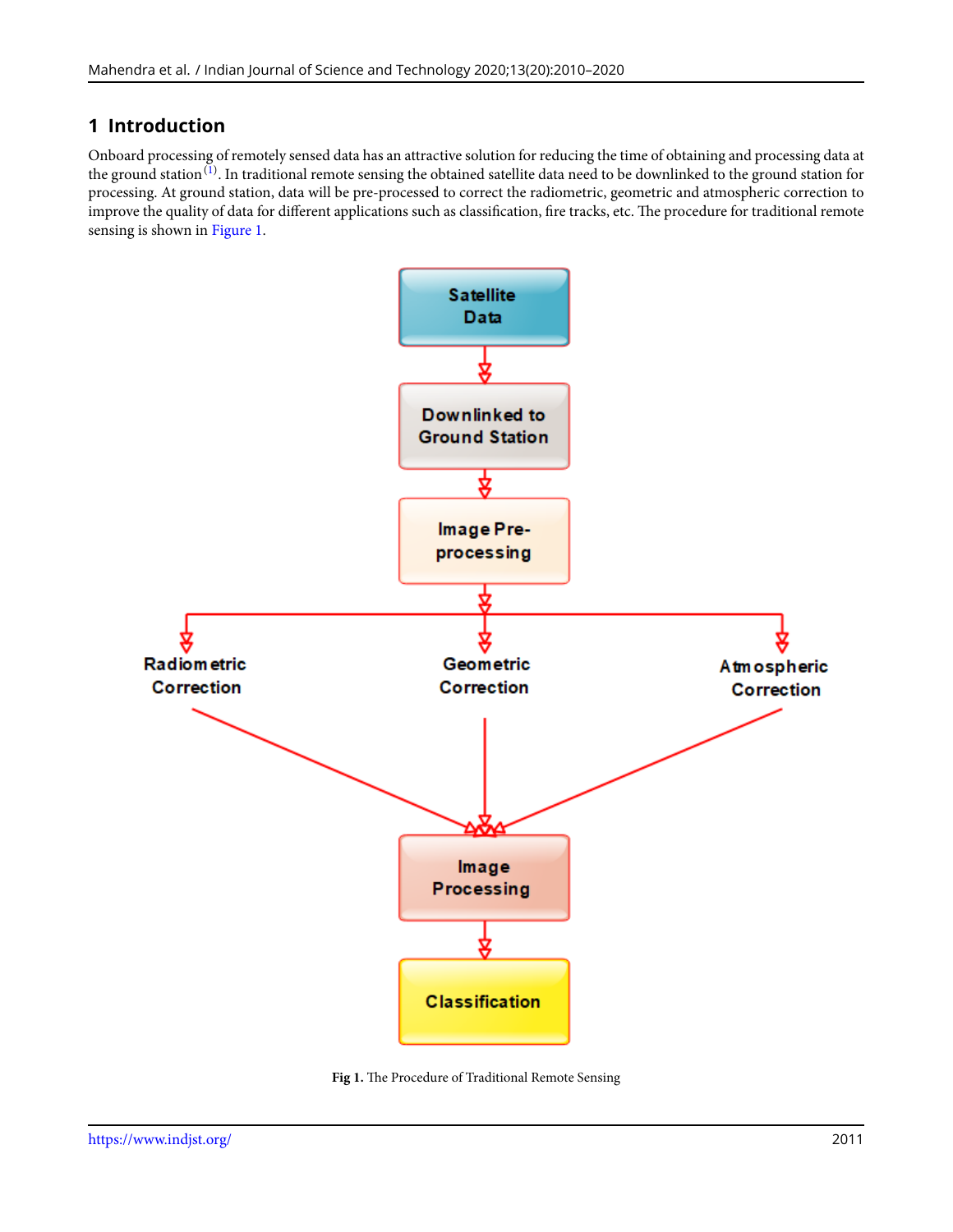The traditional CPU based processing takes nearly 10min (excluding I/O overhead) to process size of (24,520 pixels x 24,575 pixels) data, this traditional preprocessing will not meet the requirement of real-time preprocessing $^{(2)}.$  $^{(2)}.$  $^{(2)}.$  The traditional remote sensing will lead to several problems like the requirement of large downlink bandwidth and generates long delays. This procedure cannot apply where we need real-time results. Hence onboard processing is of great interest in the field of remote sensing  $^{(3)}$  $^{(3)}$  $^{(3)}$ .

<span id="page-2-0"></span>In onboard processing the obtained satellite data is processed at satellite platform. The onboard processing can be done in two ways: 1) Satellite data is pre-processed to correct the radiometric, geometric and atmospheric correction, then downlink to ground station for further processing, 2) Satellite data is pre-processed and processed as per the requirement of application such as classification, then downlink the results to ground station for decision making. The procedure for both methods is shown in Figure [2](#page-2-0) and Figure [3](#page-3-0) respectively.



**Fig 2.** Data Pre-processing at the Satellite Platform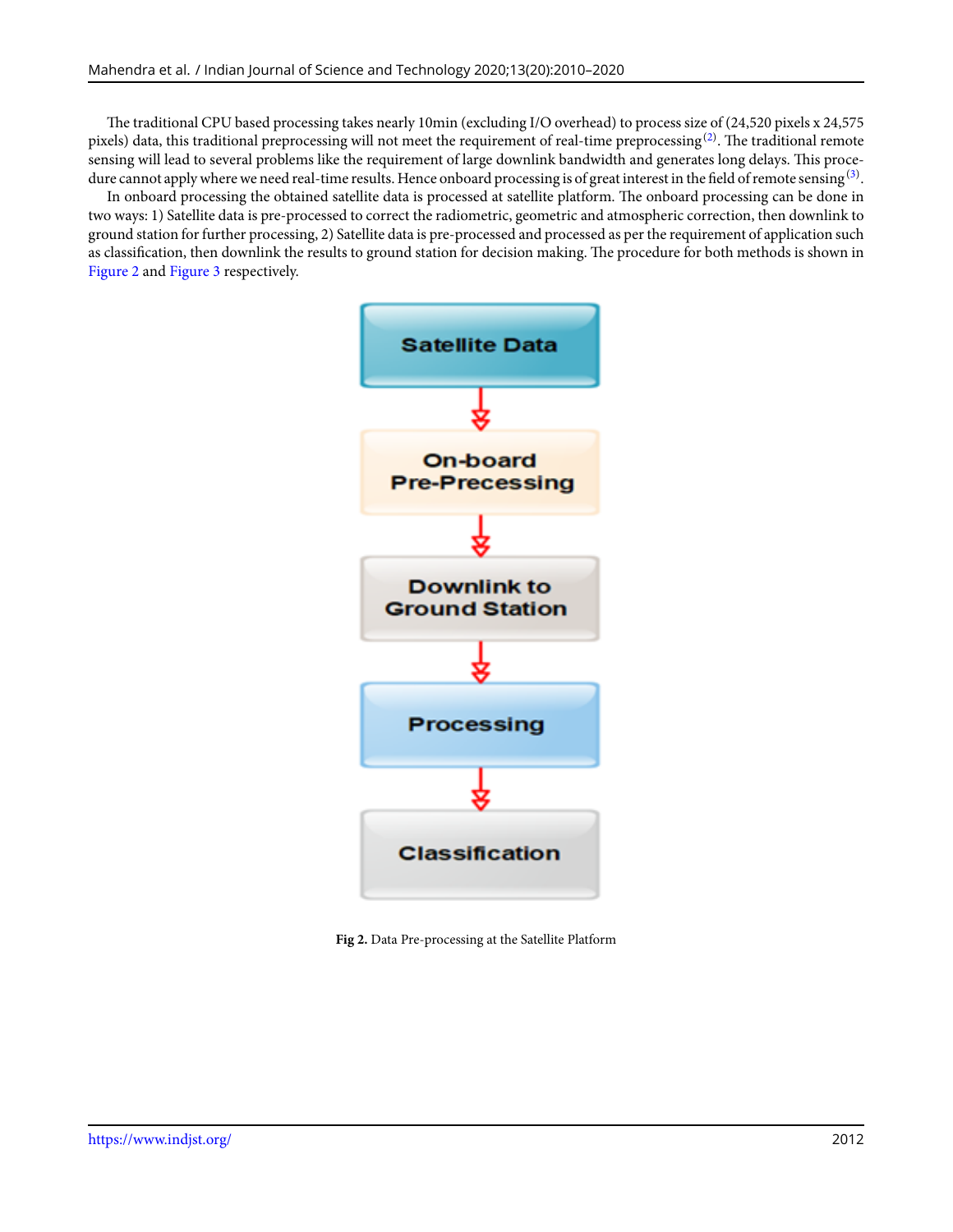<span id="page-3-0"></span>

**Fig 3.** Pre-processing and processing as per the requirement at the Satellite Platform

The rest of this paper is organized as follows: In section 2 importance of onboard data processing is discussed. The performance of traditional and onboard data processing is compared. Also the performance of various hardware architecture available for processing is discussed. In section 3 importance of onboard data, classification is discussed. The performance of traditional and onboard data classification is compared. Also the performance of various hardware architecture available for processing is discussed. The paper concludes with section 4.

# **2 Data Pre-Processing**

Remote sensing technique is widely used for exploring the Earth's surface and it is also helpful in taking precaution measures during natural disasters. The ground station usually demands high-resolution images. Henceforth, high resolution cameras or sensors are incorporated in the satellite. During natural disasters the remote sensing satellites should respond rapidly to send high-resolution images to the ground station in quicker time  $^{(3)}.$  $^{(3)}.$  $^{(3)}.$ 

In the conventional procedures the data is processed at the ground station. So this entire process of capturing the image of ROI (Region of Interest) and sending it to ground station and preprocessing the image takes a long time and this will affect responses to emergencies. To overcome this time lag, on-board processing of the captured image is adopted. Through this, we can minimize the size of the data to be sent to the ground station. Subsequently at the ground station, the data processing flow can be swift and simplified. Consequently ground stations will obtain immediate products to accelerate the decision making against disasters.

The architecture used for onboard pre-processing is reported in  $^{(3)}$  $^{(3)}$  $^{(3)}$  and this has helped to find different available architecture for pre-processing. In <sup>[\(3\)](#page-10-2)</sup> the data obtained through high-resolution sensors or cameras of the satellite may contain deformation areas and brightness stripes due to relative motion between the satellite and the Earth, and the defects of the sensors. Therefore the obtained data from the satellite platforms cannot be adopted directly for any specific application. So, preprocessing RS data is a mandatory step to resolve such problems.

Once an image is captured, it undergoes preprocessing, while an image is preprocessed it goes through a processor chain which leads to a required output. The processor in each stage is independent and every processor concentrates on a particular domain. The raw image captured will be stored in the binary form along with ancillary information (orbit, altitude, and imaging time) and the preprocessing chain will have this input, along with this input information the current rigorous modules are also taken. The georeferenced image can be produced by the preprocessing chain, this image can be used for different purposes, like image segmentation and classification. The preprocessing procedure is demonstrated in the flow chart shown in Figure [4.](#page-4-0)

During preprocessing the raw images are first introduced to Relative Radiation Correction [RRC]. Here the noise which was introduced due to the discrepancy in responses of optical-electronics between different sensors will be removed. Remotely sensed data are susceptible to various distortion like motion blur and atmospheric turbulences. Modulation Transfer Function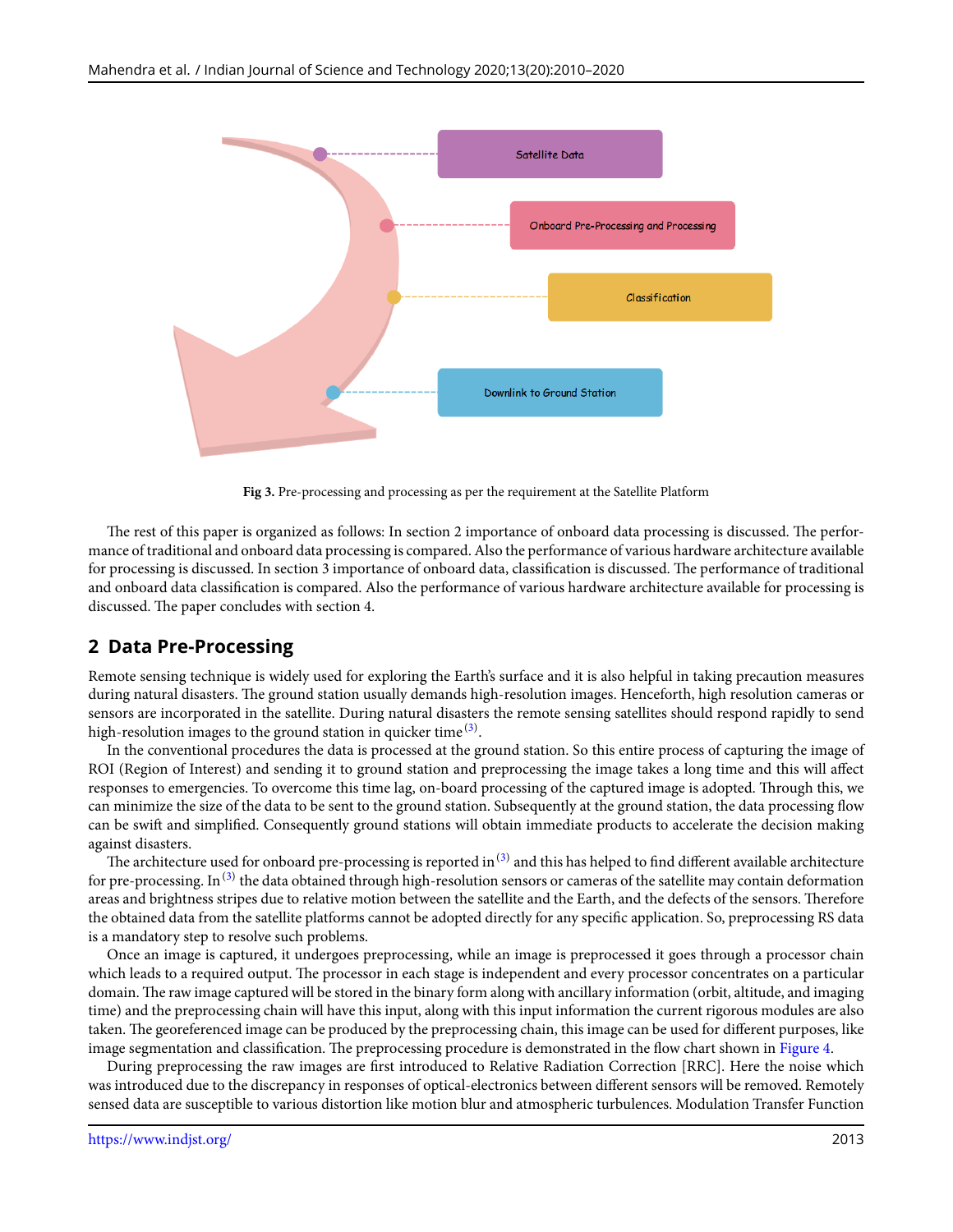<span id="page-4-0"></span>

**Fig 4.** Pre-processing Procedure

Compensation (MTFC) is used as an image restoration technique, so that image quality can be significantly improved and thus help in the image preprocessing and visual interpretation. MTFC processor is used for compensating the image for undesired distortion and degeneration. The RS image is further processed to correct the deformations using Geocorrection (GC) processor that occurs during imaging. There are two types of GC methods non-parametric and parametric, for onboard processing parametric GC model is used because of the availability of the orbital information of the satellite platform.

# **2.1 Analysis of Remote Sensing Image Preprocessing**

The remote sensing data may contain a) system introduced error b) environmentally introduced image degradation, and these errors are radiometrically corrected at the ground station using software such as ENVI, ERDAS Imagine, Geometrical, SAGA GIS.

 $In<sup>(2)</sup>$  $In<sup>(2)</sup>$  $In<sup>(2)</sup>$  describes the time taken to process the 1.12GB size data in different platforms. The RRC, MTFC, and GC run time in the CPU platform are tabulated in Table [1.](#page-5-0)

Further the author presents real-time approach focusing on the three processors RRC, MTFC, and GC based on GPU pre-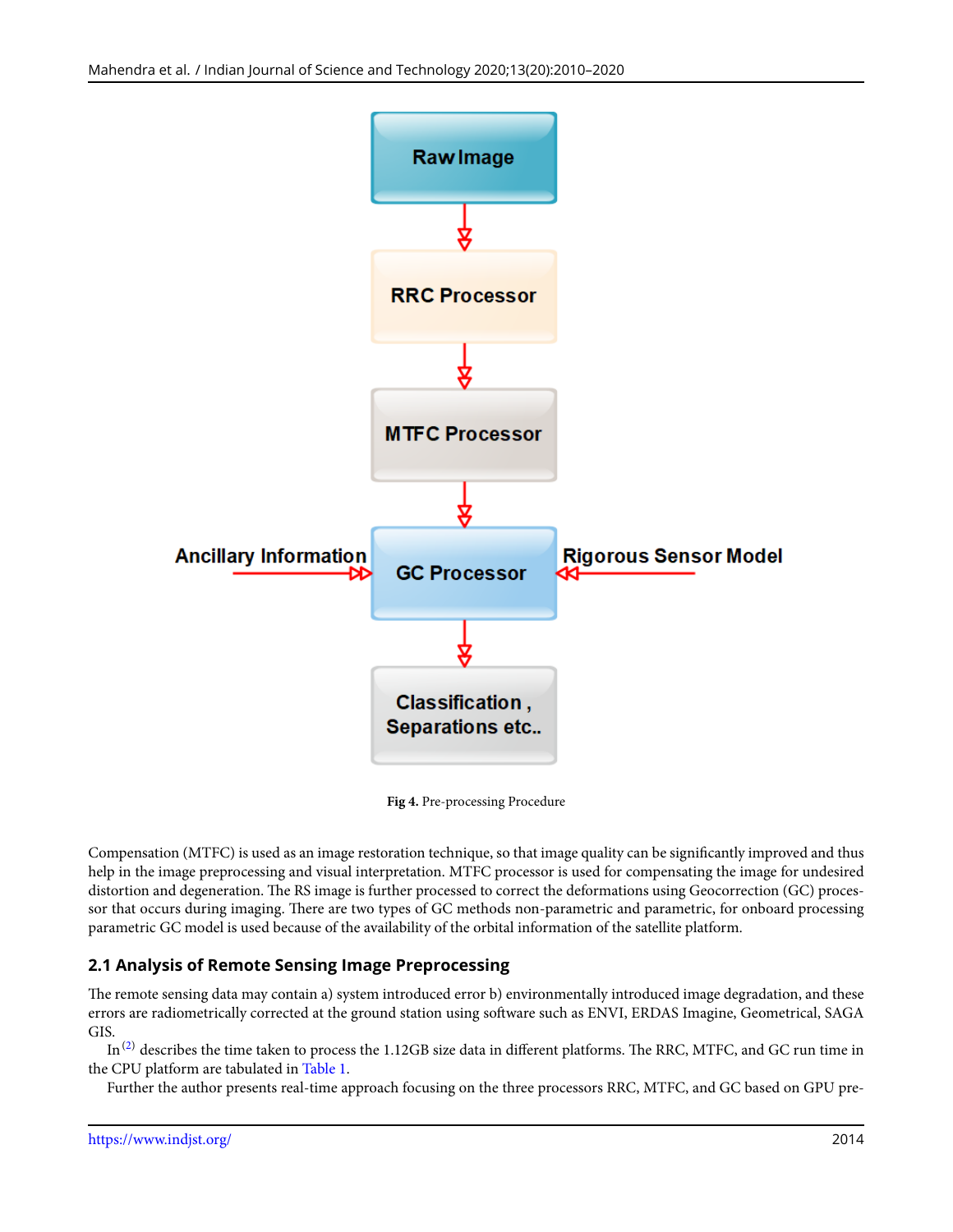| Data size (GB) | Processor | Run time of $CPU(s)$ |
|----------------|-----------|----------------------|
| 1.12           | RRC.      | 3.64                 |
| 1.12           | MTFC.     | 138.64               |
| 1.12           | GC.       | 424.21               |

**Table 1.** The RRC, MTFC and GC run time in CPU platform

<span id="page-5-1"></span><span id="page-5-0"></span>processing and speedup ratio of the corresponding is tabulated in Table [2](#page-5-1).

|       |       | Data size (GB) Processor Run time of GPU (s) Speedup ratio |       |
|-------|-------|------------------------------------------------------------|-------|
| 1.12  | RRC.  | 0.52                                                       | 7.01  |
| 1.12  | MTFC. | 5.64                                                       | 24.58 |
| 1.12. | GC.   | 12.98                                                      | 32.68 |

The RS data is obtained at the ground station from the satellite platform. As per ITU, the user downlink data rate is 25.5- 27.0 GHz  $^{(3)}$  $^{(3)}$  $^{(3)}$ . The ground station always demands high definition images. Therefore it is unlikely to transfer this data in a quick time. Consequently, the decision making against disasters and natural calamities will be delayed. Onboard preprocessing is an effective technique to cut down the delay in RS data preprocessing.

 $(3)$  proposed a real-time processing architecture for onboard preprocessing. The preprocessing consists of two parts: - Firstly, the mapping method and hierarchical optimization were used in hardware structure to realize the preprocessing algorithm. Later, to realize a real-time preprocessing, FPGA and DSP based coprocessor were designed. In the coprocessor platform, the RS image was first preprocessed using RRC and the output image was called Level 0, this level 0 image is further preprocessed using a new algorithm developed by the author called as MCCD [Multi charge-coupled device (CCD) Stitching] and the output image of MCCD is called level 1 image. The output of MCCD (Level 1 Image) is again preprocessed during imaging to correct the deformations using the GC processor. The processing time of satellite image on different platforms such as GPU and FPGA/DSP based coprocessor unit are compared with conventional CPU in Table [3.](#page-5-2)

<span id="page-5-2"></span>**Table 3.** Processing times of RS Image on different platforms. Co-Processor (CP), Central Processing Unit (CPU); and Graphic Processing  $U_{\alpha}$  is (CDU)

| <b>Platform Model</b>                    | CPU (sec)(CU)              | $GPU$ (sec)( $GP$ )         | $Co\text{-}Processor(sec) (CP)$ |
|------------------------------------------|----------------------------|-----------------------------|---------------------------------|
| RRC(R1)                                  | 3.64                       | 0.23                        | 0.67                            |
| MTFC(M1)                                 | 5.64                       | 138.64                      | NA                              |
| MCCDS(M2)                                | NA                         | NA                          | 1.67                            |
| GC(G1)                                   | 424.21                     | 8.49                        | 5.40                            |
| Pre-processing time of a satellite image | $CU=R1+M1+G1$<br>433.49Sec | $GP=R1+M1+G1$<br>147.36 Sec | $CP=R1+M2+G1$<br>7.74 Sec       |

By analyzing the preprocessing time of satellite image in Table [3,](#page-5-2) CPU based preprocessing at the ground station takes more time to preprocess the satellite image, as the bulk data has to be sent to the Earth station from the satellite platform and the downlink bandwidth from the satellite platform to the Earth station is also a matter of concern here. To overcome the issues of time delay in preprocessing, graphics processors were introduced and the preprocessing time was considerably reduced from 433 sec to 147.36 sec<sup>[\(3\)](#page-10-2)</sup>. Then FPGA and DSP based Co-processors were implemented along with a new algorithm of MCCD and this was a real-time onboard preprocessing technique and the preprocessing time dropped down to 7.74 sec.

A detailed comparison of sensor resolution, preprocessing algorithm, implemented platform, performance based on preprocessing time, and power consumption are tabulated in Table [4](#page-5-3). This comparison will give an insight to the researchers about the existing algorithms and their efficiency, also it will facilitate the researchers to identify the area of concern and come up with more reliable hardware architecture for onboard RS image preprocessing.

<span id="page-5-3"></span>The different types of existing hardware architecture are used to process the remotely sensed data in real-time with their strength and issues are listed in Table [4](#page-5-3). This study will help the researcher to choose appropriate hardware to process the data in real-time. In addition, it also helps the researcher to develop new efficient hardware architecture with additional features for real-time data preprocessing.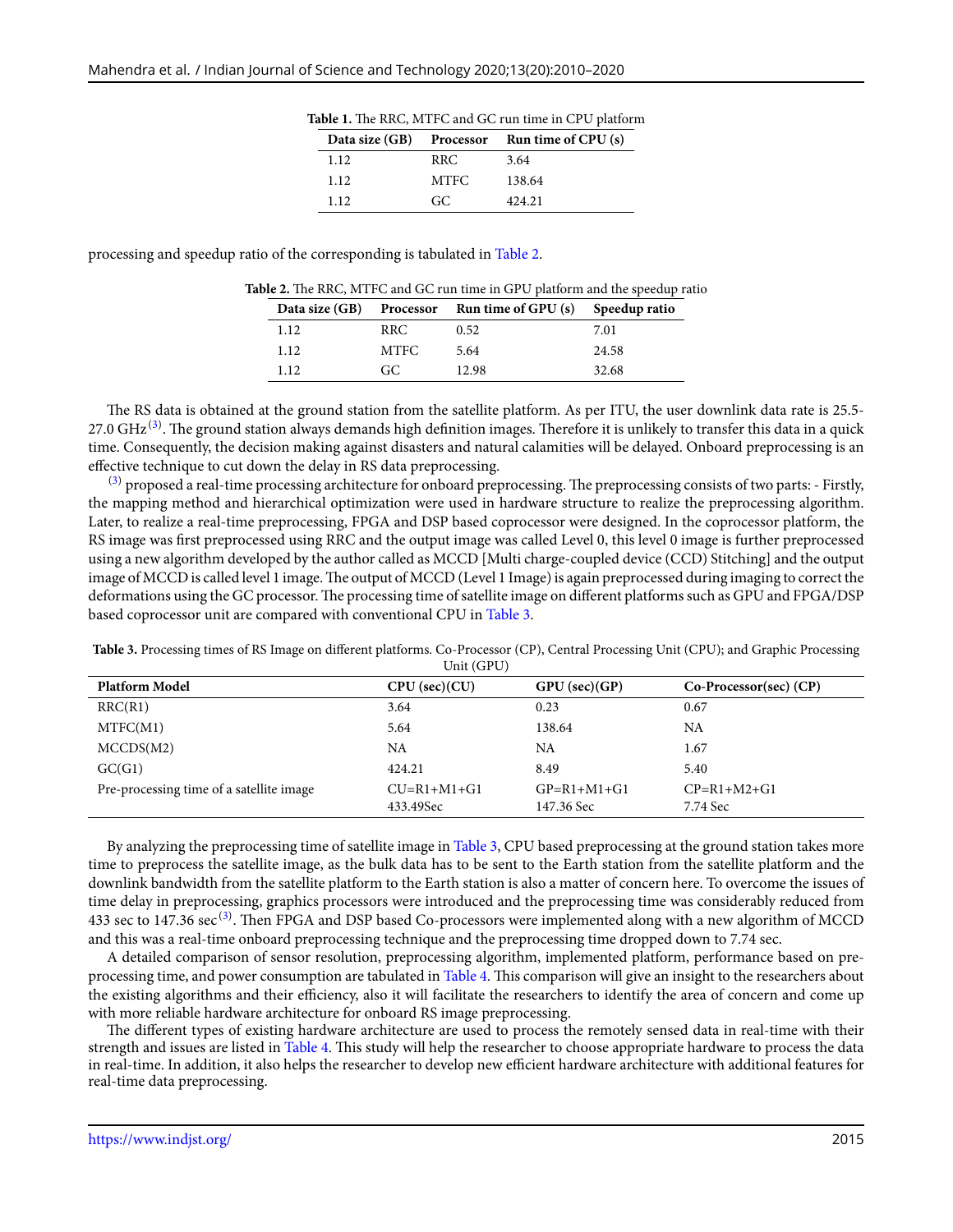|      |                            |                                                                                                       |                                                                                         | Table 4. A taxonomy of ical-time onboard mage processing incurous                                                                                                                                                                       |                                                                                                                                                                                                     |
|------|----------------------------|-------------------------------------------------------------------------------------------------------|-----------------------------------------------------------------------------------------|-----------------------------------------------------------------------------------------------------------------------------------------------------------------------------------------------------------------------------------------|-----------------------------------------------------------------------------------------------------------------------------------------------------------------------------------------------------|
| Ref. | Sensor Resolu-<br>tion     | Algorithm<br>used                                                                                     | Platform                                                                                | Description                                                                                                                                                                                                                             | Performance Analysis                                                                                                                                                                                |
| (2)  | Spatial<br>Resolu-<br>tion | RRC/MTFC/<br>GC                                                                                       | CPU/GPU                                                                                 | The processors focused are<br>RRC, MTFC and, GC. The GC<br>and MTFC speedup ratio was<br>very near to theoretical value.                                                                                                                | The pre-processing time of GPU<br>is 32 times faster than CPU, but<br>it consumes more power as com-<br>pared to FPGA. Hence it is not suit-<br>able for onboard processing.                        |
| (3)  | Spatial Resolu-<br>tion    | Optimization<br>and mapping<br>method                                                                 | $Co-$<br>processor<br>using FPGA<br>and DSP                                             | The FPGA/DSP based co-<br>processor is designed. The<br>pre-processing time of the<br>FPGA/DSP system takes only<br>7.74 Sec to complete one chain<br>of pre-processing, but CPU<br>and GPU take 433.49 and<br>147.36 Sec respectively. | The results of the FPGA/DSP based<br>system meet the requirement of<br>real-time processing and the power<br>consumption of FPGA is also less,<br>hence it is suitable for onboard pro-<br>cessing. |
| (4)  | Spatial<br>Resolu-<br>tion | Coordinate<br>transfor-<br>mation and<br>Bilinear<br>interpolation                                    | <b>FPGA</b>                                                                             | based<br>FPGA<br>coordinate<br>transformation and bilinear<br>interpolation are architecture<br>is designed and compared the<br>performance with CPU based<br>system.                                                                   | The implanted FPGA system is 8<br>times faster than the CPU based<br>system and power concern is also<br>considered in the design.                                                                  |
| (5)  | Spectral Resolu-<br>tion   | Lossy Com-<br>pression for<br>Exomars<br>(ICE)                                                        | GPU                                                                                     | Hyperspectral and multispec-<br>tral images are considered for<br>the analysis and the perfor-<br>mance of the GPU and the<br>CPU are compared.                                                                                         | The implanted GPU system gives<br>the speedup of up to 15.41 as<br>compared to the CPU system, but<br>power concern is the matter in<br>a GPU based system for onboard<br>processing.               |
| (6)  | Spatial<br>Resolu-<br>tion | Pyramidal<br>Blending                                                                                 | GPU                                                                                     | Pyramidal Blending algorithm<br>was implemented on the GPU<br>and the performance of the<br>GPU and CPU are compared.                                                                                                                   | The implanted GPU system gives<br>the speedup of up to $3.13(s)$ as<br>compared to the CPU system, but<br>power concern is the matter in<br>a GPU based system for onboard<br>processing.           |
| (7)  | Spectral Resolu-<br>tion   | (RT-MSVA)<br>Real-time<br>maximum<br>simplex<br>volume<br>algorithm                                   | <b>FPGA</b>                                                                             | RT-MSVA<br>RT-FSGA<br>and<br>(based on simplex growing)<br>are implemented on FPGA<br>and the performance both<br>are compared. The implanted<br>RT-FSGA and RTMSVA take<br>the processing time of 0.16 and<br>0.84 sec respectively.   | The implemented FPGA based RT-<br>MSVA bit slower than RT-FSGA,<br>but it gives better accuracy in end-<br>member extraction.                                                                       |
| (8)  | Spectral Resolu-<br>tion   | Automatic<br>Cloud Cover<br>Assessment<br>(ACCA)<br>algorithm                                         | Reconfigurable<br>Computer                                                              | Reconfigurable<br>computer-<br>based real-time cloud detec-<br>tion system is implemented<br>by considering the flexibility<br>of the microprocessor with<br>FPGA.                                                                      | The performance of this system is<br>28 folds higher than the hardware<br>implementation of 2.8Ghz Xenon<br>and the power concern is also con-<br>sidered in the design.                            |
| (9)  | Spectral Resolu-<br>tion   | Data whiten-<br>and<br>ing<br>matched<br>filters detec-<br>tion<br>or<br>classification<br>algorithms | Hardware<br>architec-<br>for<br>ture<br>$Rt^{-1}$ update<br>for BIP, BIL,<br>BSQ format | With this developed hardware<br>only a small pixel of portion is<br>more enough for detection and<br>classification of images. Even<br>only a small number of the pix-<br>els need to be used for data of<br>large homogeneous areas.   | The pipeline is introduced to pro-<br>cess all formats in parallel, hence it<br>can be used for onboard real-time<br>processing.                                                                    |

|  | Table 4. A taxonomy of real-time onboard image processing methods |  |  |
|--|-------------------------------------------------------------------|--|--|
|  |                                                                   |  |  |

*Continued on next page*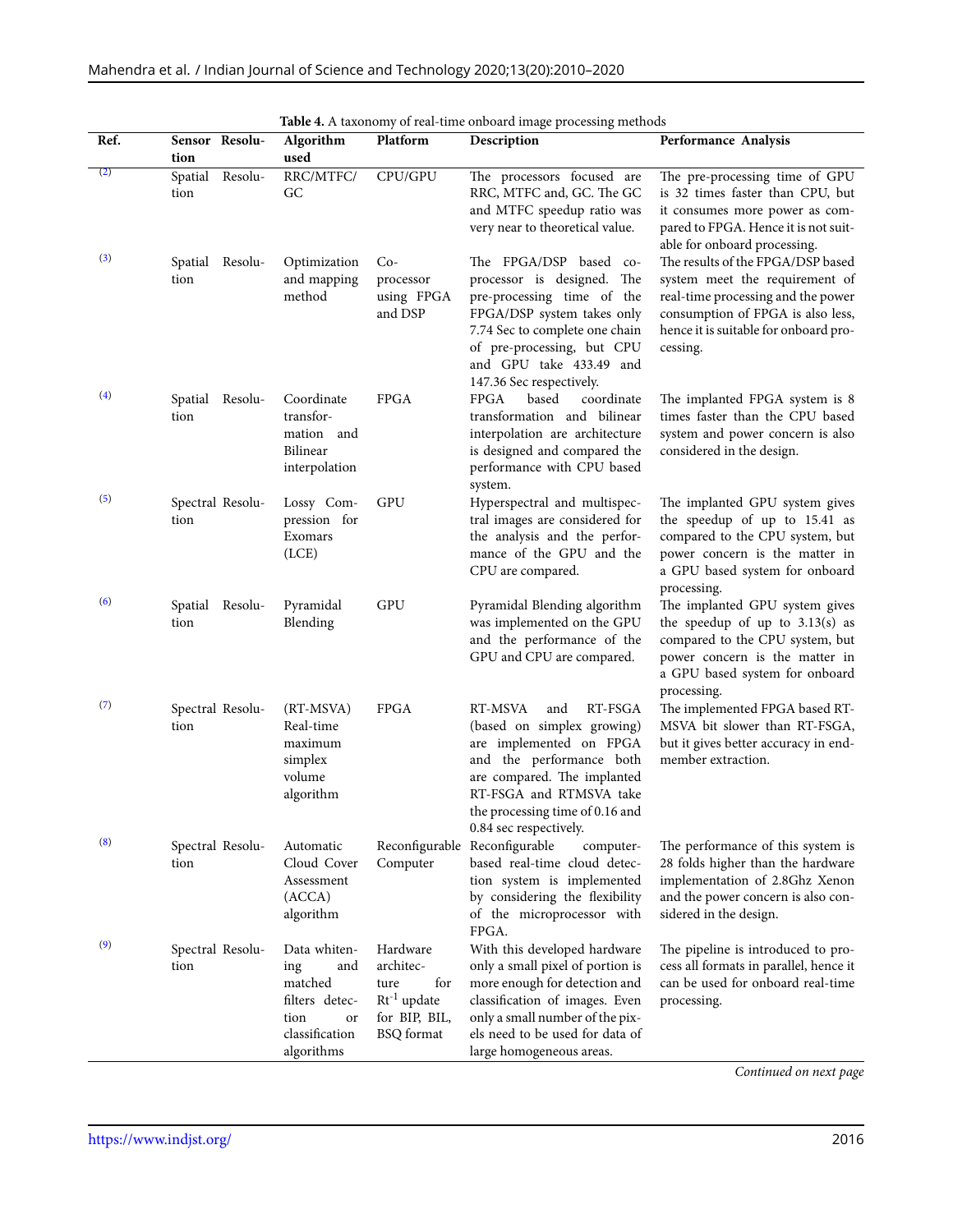|      | Table 4 continued        |                                                                                                                     |                                                 |                                                                                                                                                                 |                                                                                                                                                                                          |  |  |  |
|------|--------------------------|---------------------------------------------------------------------------------------------------------------------|-------------------------------------------------|-----------------------------------------------------------------------------------------------------------------------------------------------------------------|------------------------------------------------------------------------------------------------------------------------------------------------------------------------------------------|--|--|--|
| Ref. | Sensor Resolu-           | Algorithm                                                                                                           | Platform                                        | Description                                                                                                                                                     | Performance Analysis                                                                                                                                                                     |  |  |  |
| (10) | tion                     | used                                                                                                                |                                                 |                                                                                                                                                                 |                                                                                                                                                                                          |  |  |  |
|      | Spectral Resolu-<br>tion | LCMV-<br>Linearly<br>Constrained<br>Minimum<br>Variance                                                             | CEM-<br>Constrained<br>Energy Min-<br>imization | Real-time processing<br>algo-<br>rithm is implemented based<br>on LCMV for classification<br>and detection of hyperspectral<br>images.                          | The implemented LCMV algo-<br>rithm gives better accuracy for<br>classification and detection in<br>hyperspectral images.                                                                |  |  |  |
| (11) | Spectral Resolu-<br>tion | Sobel<br>edge<br>detector and<br>Gaussian<br>filter image<br>processing<br>algorithms.                              | <b>FPGA</b>                                     | The designed FPGA system<br>uses DSP slices which contain<br>18 bit multiplier and 48-bit<br>adder.                                                             | The implemented FPGA system,<br>using DSP slice produce accurate<br>results even for a higher number of<br>bits.                                                                         |  |  |  |
| (12) | Spectral Resolu-<br>tion | Constrained<br>Energy Min-<br>imization<br>(CEM) and<br>Spatial-<br>Spectral<br>Information<br>Extraction<br>(SSIE) | Digital<br>Sig-<br>nal Processor<br>(DSP)       | The CEM algorithm is imple-<br>mented on DSP and SSIE<br>strategy is used to reduce<br>redundant information and<br>improve the Signal to Noise<br>Ratio (SNR). | The implemented system provides<br>a significant speedup up to 90.56,<br>compared to CPU based system.                                                                                   |  |  |  |
| (13) | Spectral Resolu-<br>tion | Ortho-<br>Rectification<br>Technique                                                                                | <b>FPGA</b>                                     | The ortho-rectification tech-<br>nique is implemented on<br>FPGA and it speedups the<br>processing of satellite data.                                           | The implemented system process<br>11,182.3 kilo pixels per second<br>and PC based system process only<br>2582.9 kilo pixels per second.                                                  |  |  |  |
| (14) | Spectral Resolu-<br>tion | Data-Parallel<br>Process                                                                                            | <b>GPU</b>                                      | The reusable GPU architecture<br>is developed for processing the<br>remote sensing images.                                                                      | The implemented system helps the<br>designer to reuse the code and<br>speed up the process compared to<br>PC based system.                                                               |  |  |  |
| (15) | Spectral Resolu-<br>tion | Unfixing<br>Chain                                                                                                   | GPU/FPGA                                        | The concept of unmixing is<br>used in the implementation of<br>GPU/FPGA.                                                                                        | The implemented GPU takes<br>17.59s and 24.37s for endmember<br>extraction and abundance estima-<br>tion respectively. The older FPGA<br>takes 31.23s and 1303.1 s for the<br>same task. |  |  |  |

# **3 Classification of Remotely Sensed Data**

Remotely sensed data differ in spectral, radiometric, spatial, and temporal resolutions. The selection of reliable remotely sensed data for image classification is mandatory for analyzing the weaknesses and strengths of different types of sensor data. Classification algorithms and the corresponding hardware are developed based on the user's requirements. Remotely sensed image classification is a complex process and requires consideration of many parameters.

The classification of satellite data may include identification of a suitable classification algorithm, training samples selection, preprocessing of the image, extraction of feature, classification method, post-classification processing, and accuracy assessment. Selection of a number of training sample is critical for classification<sup>([16\)](#page-10-15)</sup>. When the ROI is complex, the selection of sufficient training samples becomes problematic. Spatial resolution data are of a large volume of mixed pixels, suppose if this data is used for classification, selection of training samples becomes more complicated. Therefore, the training samples must concede the availability of ground reference data, the spatial resolution of the remote-sensing data, and the complexity of ROI  $^{(17)}$  $^{(17)}$  $^{(17)}$ .

Conventionally data obtained from the satellites were classified using the central processing unit (CPU) at the ground station. Due to the limited bandwidth for data transfer from satellite to ground station and time taken in processing the data, ground station based data classification is not a good option for real-time applications. In  $^{(18)}$  $^{(18)}$  $^{(18)}$  and  $^{(19)}$  $^{(19)}$  $^{(19)}$ , they have designed FPGA (Field Programmable Gate Array) based hardware architecture to classify the hyperspectral images in real-time at satellite platforms. The power consumption is one of the major concerns while classifying the data at the satellite platform. FPGA is the latest available hardware solution for the classification of remotely sensed data in real-time because of its power consumption, size,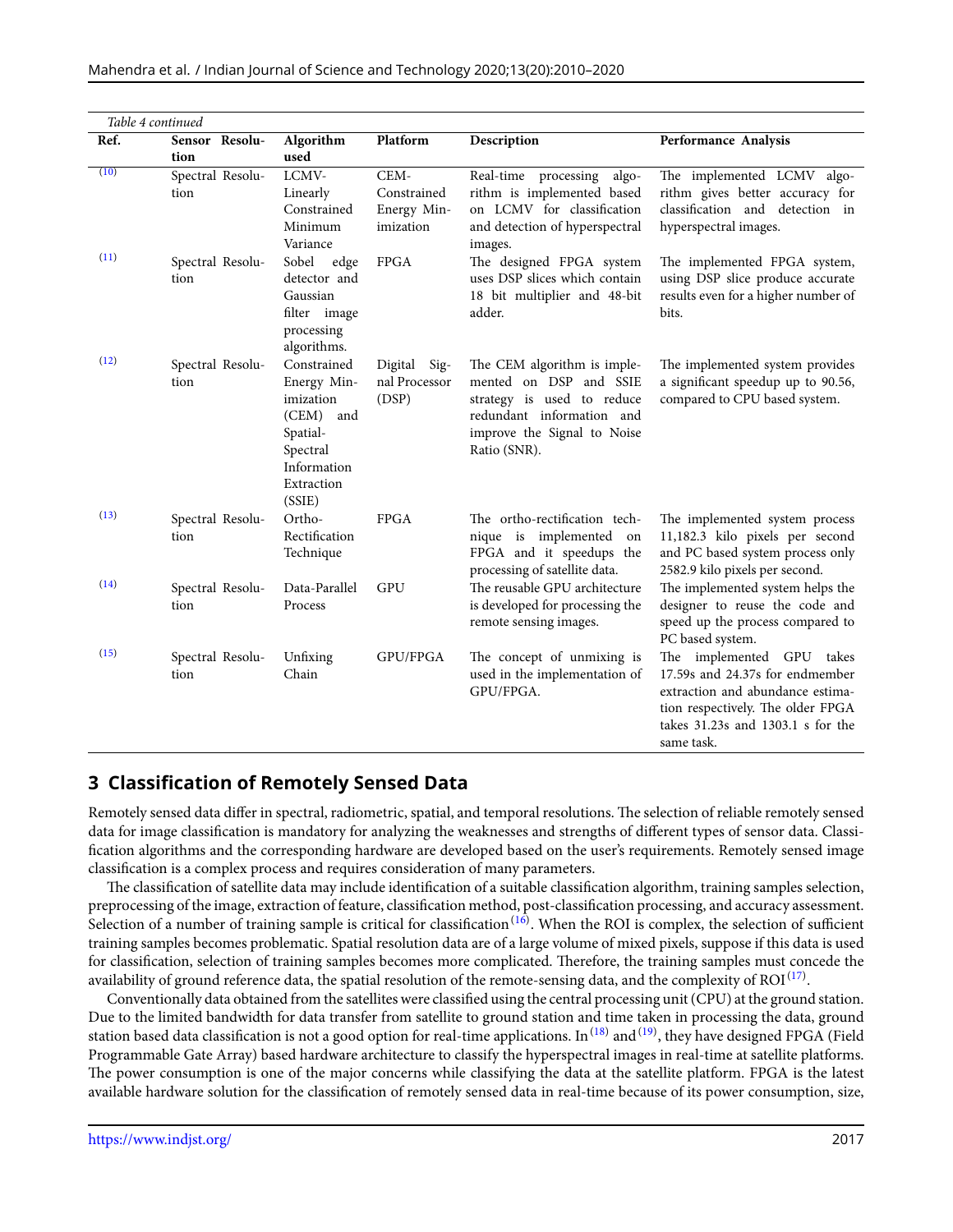and weight. Considering these credits currently available radiation tolerant and radiation-hardened FPGAs undoubtedly reflect the best reconfigurable hardware.

### **3.1 Analysis of Real -Time Classification of Remotely Sensed Data**

A different hardware architecture had been considered to find better hardware for real-time classification of RS data. In  $^{(18)}$  $^{(18)}$  $^{(18)}$ , the design of ZYNQ FPGA using Support Vector Machine (SVM) for real-time classification of RS data and the performance of ZYNQ is compared with the standard design. The RS data of the region of Northwestern Indiana, where the mixed region of agriculture/forestry of size 145 *×* 145 pixels was used. Six classes and nine spectral bands were used for identifying and training in datasets.

<span id="page-8-0"></span>The first implementation is on the power PC440 processor workstation. The second implementation is on the ARM cortex-A9 embedded system. The third implementation is on the DSP of TMS320C6778. All the reference design results are compared with standard PC based HP XW8600 workstation in Table [5.](#page-8-0)

| Table 5. Performance comparison of different platform |       |            |            |            |             |  |  |
|-------------------------------------------------------|-------|------------|------------|------------|-------------|--|--|
| Platform                                              | PС    | <b>PPC</b> | <b>ARM</b> | <b>DSP</b> | <b>ZYNO</b> |  |  |
| $T(\mu s / \text{pixel})$                             | 220.3 | 8516       | 1321.2     | 65.8       | 25.8        |  |  |
| E(m]/pixel)                                           | 23.5  | 83.5       | 4.3        | 1.05       | 0.1         |  |  |
| Power (W)                                             | 103.8 | 9.8        | 3.3        | 16         | 3.9         |  |  |
| Speedup                                               | 8.3   | 330        | 1334.5     | 66.4       | 26.0        |  |  |

<span id="page-8-1"></span>In another study<sup>([19\)](#page-10-18)</sup>, researchers have designed the data flow engine (DFE) on FPGA using support vector machine for real-time classification of RS data and the performance of FPGA is compared with standard PC based design as tabulated in Table [6](#page-8-1).

**Table 6.** Performance Comparison of Different Platform

| <b>Platform</b>           | PC.   |      | DFE ZYNQ ARM DSP |        |      | Xeons |
|---------------------------|-------|------|------------------|--------|------|-------|
| $T (us/pixel)$ 220.3 0.99 |       |      | 25.8             | 1321.2 | 65.8 | 14.1  |
| $E(mJ/pixel)$ 23.5        |       | 0.03 | 0.1              | 4.3    | 1.05 | 1.33  |
| Power (W)                 | 103.8 | 26.3 | 3.9              | 3.3    | 16   | 95    |
| Speedup                   | 8.3   |      | 26.0             | 1334.5 | 66.4 | 14.2  |

By analyzing the classification time of RS image from the Table [5](#page-8-0), classification at the Earth station takes more time to classify the RS image, as the bulk data has to be sent to the Earth station from the satellite platform and the downlink bandwidth from the satellite platform to the earth station is also a matter of concern here.

To overcome the issues of time delay in PC based classification, embedded system (DSP processor) based classification were introduced and the preprocessing time was considerably reduced from 220.3 ( $\mu$ s/pixel) to 65.8 ( $\mu$ s/pixel)) $^{(16)}$  $^{(16)}$  $^{(16)}$ . However, the issues of downlink bandwidth remained unresolved. Then FPGA (DFE and ZNYQ) based system was implemented and this will meet the real-time classification requirements and the classification time was dropped down to 0.99 (µs/pixel DFE) and 25.8 (µs/pixel ZYNQ) respectively.

The DFE based FPGA gets 1334.5x, 14.2x, 66.4x, and 26x increased speed compared to the ARM, Xeon processors, DSP and ZYNQ respectively are tabulated in Table [6](#page-8-1). The different types of existing hardware architecture are used in the classification of RS data in real-time with their strength and issues are listed in Table [7](#page-9-0). This study will help the researcher to choose appropriate hardware to classify the data in real-time. Also helps the researcher to develop new efficient hardware architecture with additional features for real-time data classification.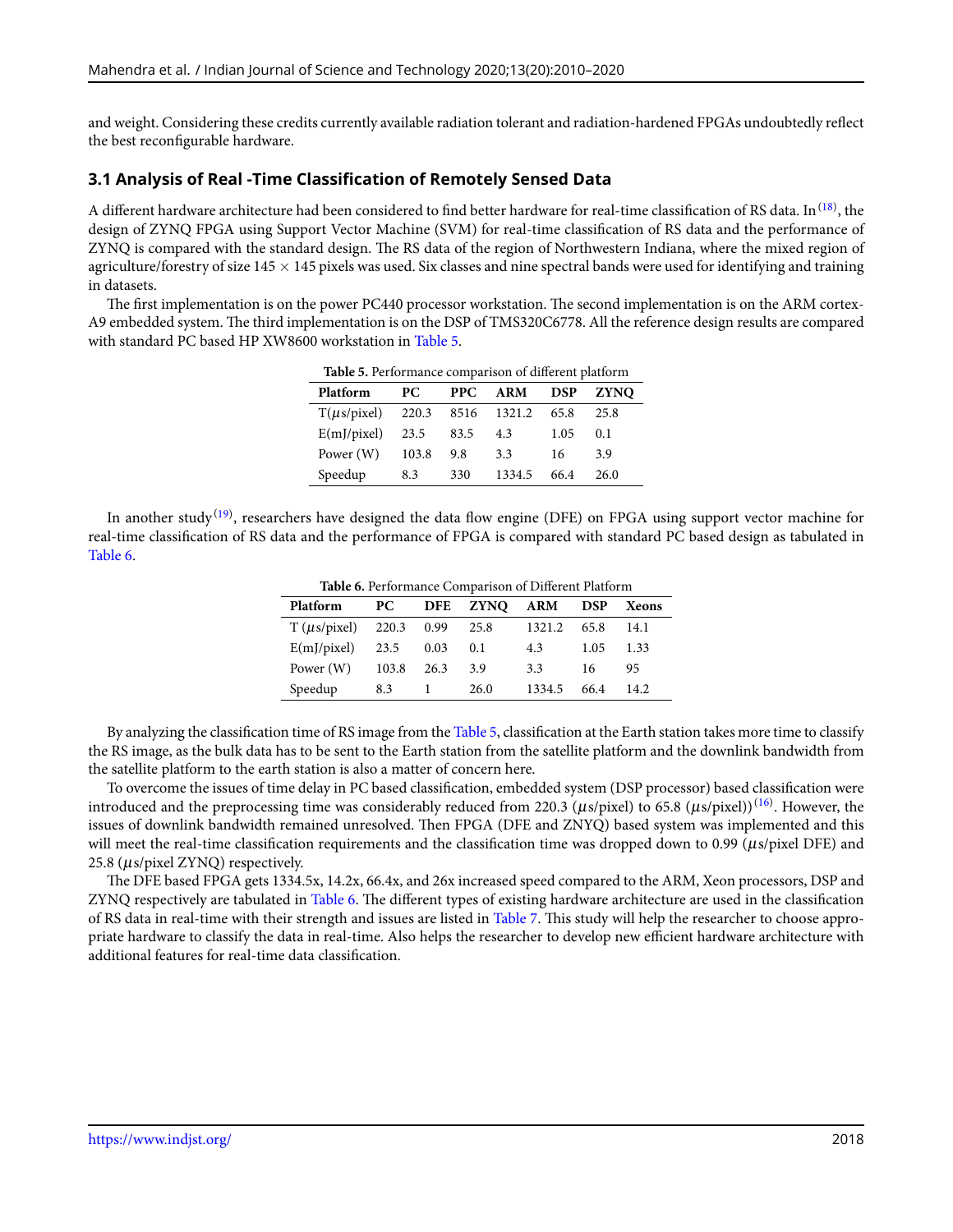<span id="page-9-0"></span>

| Table 7. A Taxonomy of Real-Time Onboard Image Classification Methods |                                    |                                                         |                                                  |                                                                                                                                                                                          |                                                                                                                                                                                                           |
|-----------------------------------------------------------------------|------------------------------------|---------------------------------------------------------|--------------------------------------------------|------------------------------------------------------------------------------------------------------------------------------------------------------------------------------------------|-----------------------------------------------------------------------------------------------------------------------------------------------------------------------------------------------------------|
| Ref.                                                                  | of<br><b>Type</b><br><b>RSData</b> | Type of clas-<br>sifier used                            | Platform                                         | Description                                                                                                                                                                              | Performance Analysis                                                                                                                                                                                      |
| (18)                                                                  | Hyperspectral<br>Image             | Support Vec-<br>tor Machine<br>(SVM)                    | Zynq SoC                                         | The multi classifier SVM is<br>designed and implemented on<br>Zynq SoC, which gives an over-<br>all accuracy of 97.8%.                                                                   | The implemented system increases<br>the speed up to $2.5x \sim 330x$ with<br>energy-saving of $11x \sim 835x$ com-<br>pared to embedded platforms.<br>Hence it is suitable for onboard<br>classification. |
| (19)                                                                  | Hyperspectral SVM<br>Image         |                                                         | FPGA based<br>Dataflow<br>Engine(DFE)            | The multi classes SVM is<br>designed based on hamming<br>distance and implemented on<br>FPGA. Also the performance<br>of the system is compared with<br>the various platforms.           | The implemented system offers<br>improved speed of 1334.5x, 14.2x,<br>66.4x, and 26x compared to the<br>ARM, Xeon processors, DSP and<br>ZYNQ respectively.                                               |
| (20)                                                                  | Hyperspectral<br>image             | Random<br>Forest Clas-<br>sifier                        | <b>FPGA</b>                                      | The machine learning pixel<br>classifier is implemented on<br>FPGA, which is sensitive to<br>surface materials with texture<br>differences and it can use for<br>onboard classification. | The implemented system helps to<br>find the presence of rocks, layers,<br>and sampling surfaces.                                                                                                          |
| (21)                                                                  | Hyperspectral SVM<br>image         |                                                         |                                                  | The performance of various<br>kernel-based<br>classification<br>methods such as neural net-<br>works, SVM, and AdaBoost<br>are compared.                                                 | SVM provides better results for the<br>classification of remotely sensed<br>data, hence it can be used in<br>hardware development for onboard<br>processing.                                              |
| (22)                                                                  | Hyperspectral SVM<br>image         |                                                         | <b>FPGA</b>                                      | The feed-forward phase SVM<br>is designed and implemented<br>on FPGA. This system reduces<br>the hardware requirement for<br>onboard processing.                                         | The implemented system uses only<br>167 slices to implement the devel-<br>oped architecture and consumes<br>less power, hence it can use for<br>onboard classification.                                   |
| (23)                                                                  | Hyperspectral SVM<br>image         |                                                         | <b>FPGA</b>                                      | Reconfigurable<br>FPGA<br>is<br>designed to meet the future<br>NASAs onboard processing<br>capabilities and it also has a<br>unique advantage over one<br>time programmable (OTP).       | FPGA provides cost-effective pro-<br>totype environment for the devel-<br>opment of future onboard process-<br>ing.                                                                                       |
| (24)                                                                  | Hyperspectral<br>image             | Novel Con-<br>volutional<br>Neural<br>Networks<br>(CNN) | <b>FPGA</b>                                      | A novel CNN algorithm was<br>designed for hyperspectral<br>image classification and effec-<br>tively mapped to FPGA for<br>real time processing.                                         | The implemented system 70 times<br>faster than CPU based Intel 8-core<br>and 3 times faster than GPU.                                                                                                     |
| (25)                                                                  | Spatial Reso-<br>lution            | Neural<br>Networks<br>(NN)                              | Payload<br>Han-<br>Data<br>dling System<br>(PDH) | The developed NN algorithm<br>is integrated into PDH for the<br>satellite to classify the data in<br>real-time.                                                                          | The main aim of the implemented<br>system is recognizing the fire and<br>detection of the hot spots.                                                                                                      |

# **4 Conclusion**

We studied the evolution of reconfigurable hardware used for real-time onboard processing and classification of RS data. This study helps to understand the role of reconfigurable hardware for remote sensing applications by providing extensive analysis and review the capabilities of FPGA. Based on this study several summarizing statements are formulated.

- 1. FPGAs are significantly the best choice for real-time onboard processing and classification of remotely sensed data due to their compact size and low power consumption.
- 2. FPGAs also perform well in signal processing task applications such as processing and compressing.
- 3. The technological advantage of FPGAs over GPU is, it can be reprogrammable without changing their inner memories.